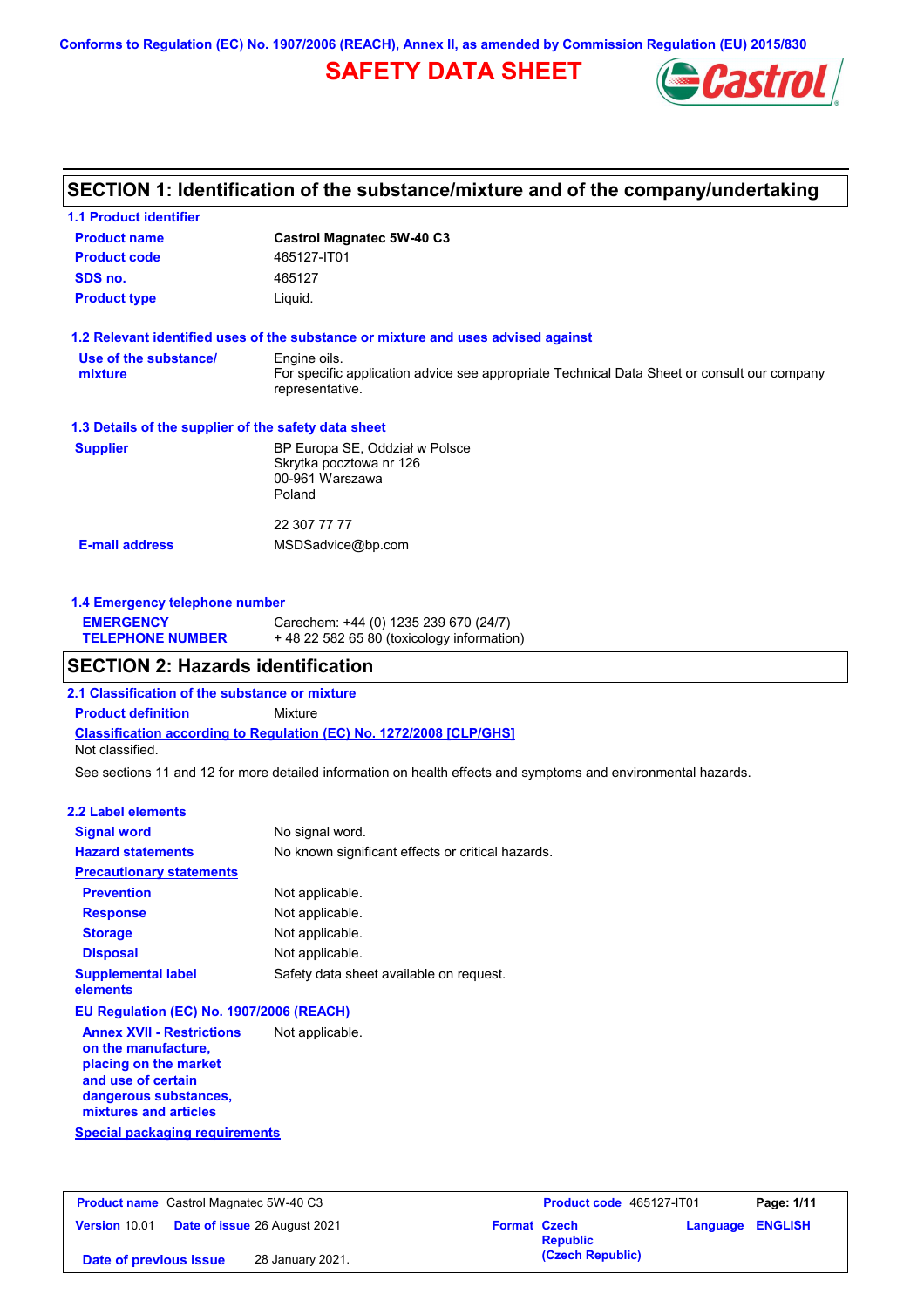# **SECTION 2: Hazards identification**

| <b>Containers to be fitted</b><br>with child-resistant<br>fastenings                                                     | Not applicable.                                                                                                                                                                                                          |  |  |  |
|--------------------------------------------------------------------------------------------------------------------------|--------------------------------------------------------------------------------------------------------------------------------------------------------------------------------------------------------------------------|--|--|--|
| <b>Tactile warning of danger</b>                                                                                         | Not applicable.                                                                                                                                                                                                          |  |  |  |
| 2.3 Other hazards                                                                                                        |                                                                                                                                                                                                                          |  |  |  |
| <b>Results of PBT and vPvB</b><br>assessment                                                                             | Product does not meet the criteria for PBT or vPvB according to Regulation (EC) No. 1907/2006,<br>Annex XIII.                                                                                                            |  |  |  |
| <b>Product meets the criteria</b><br>for PBT or vPvB according<br>to Regulation (EC) No.<br><b>1907/2006, Annex XIII</b> | This mixture does not contain any substances that are assessed to be a PBT or a vPvB.                                                                                                                                    |  |  |  |
| Other hazards which do<br>not result in classification                                                                   | Defatting to the skin.<br>USED ENGINE OILS<br>Used engine oil may contain hazardous components which have the potential to cause skin<br>cancer.<br>See Toxicological Information, section 11 of this Safety Data Sheet. |  |  |  |

## **SECTION 3: Composition/information on ingredients**

| <b>3.2 Mixtures</b>                                                                    |                                                                                                |               |                                               |                   |
|----------------------------------------------------------------------------------------|------------------------------------------------------------------------------------------------|---------------|-----------------------------------------------|-------------------|
| <b>Product definition</b><br>Mixture                                                   |                                                                                                |               |                                               |                   |
| Mighly refined base oil (IP 346 DMSO extract < 3%). Proprietary performance additives. |                                                                                                |               |                                               |                   |
| <b>Product/ingredient</b><br>name                                                      | <b>Identifiers</b>                                                                             | $\frac{9}{6}$ | <b>Regulation (EC) No.</b><br>1272/2008 [CLP] | <b>Type</b>       |
| Lubricating oils (petroleum), C20-50,<br>hydrotreated neutral oil-based                | REACH #: 01-2119474889-13 ≥50 - ≤75<br>EC: 276-738-4<br>CAS: 72623-87-1<br>Index: 649-483-00-5 |               | Not classified.                               | $[2]$             |
| Lubricating oils (petroleum), C20-50,<br>hydrotreated neutral oil-based                | REACH #: 01-2119474889-13 ≥10 - ≤25<br>EC: 276-738-4<br>CAS: 72623-87-1<br>Index: 649-483-00-5 |               | Asp. Tox. 1, H304                             | [1] [2]           |
| Distillates (petroleum), hydrotreated<br>heavy paraffinic                              | REACH #: 01-2119484627-25 ≤5<br>EC: 265-157-1<br>CAS: 64742-54-7<br>Index: 649-467-00-8        |               | Asp. Tox. 1, H304                             | [1] [2]           |
| Lubricating oils (petroleum), C15-30,<br>hydrotreated neutral oil-based                | REACH #: 01-2119474878-16 ≤3<br>EC: 276-737-9<br>CAS: 72623-86-0<br>Index: 649-482-00-X        |               | Asp. Tox. 1, H304                             | [1] [2]           |
| Distillates (petroleum), hydrotreated<br>heavy paraffinic                              | REACH #: 01-2119484627-25 ≤3<br>EC: 265-157-1<br>CAS: 64742-54-7<br>Index: 649-467-00-8        |               | Not classified.                               | $\lceil 2 \rceil$ |
| Distillates (petroleum), solvent-<br>dewaxed heavy paraffinic                          | REACH #: 01-2119471299-27<br>EC: 265-169-7<br>CAS: 64742-65-0<br>Index: 649-474-00-6           | ≤3            | Not classified.                               | $[2]$             |
| Distillates (petroleum), solvent-refined<br>heavy paraffinic                           | REACH #: 01-2119488706-23 ≤3<br>EC: 265-090-8<br>CAS: 64741-88-4<br>Index: 649-454-00-7        |               | Not classified.                               | $[2]$             |

#### **See Section 16 for the full text of the H statements declared above.**

Type

| [1] Substance classified with a health or environmental hazard<br>[2] Substance with a workplace exposure limit<br>[3] Substance meets the criteria for PBT according to Regulation (EC) No. 1907/2006, Annex XIII<br>[4] Substance meets the criteria for vPvB according to Regulation (EC) No. 1907/2006, Annex XIII<br>[5] Substance of equivalent concern<br>[6] Additional disclosure due to company policy |                     |                                 |          |                |
|------------------------------------------------------------------------------------------------------------------------------------------------------------------------------------------------------------------------------------------------------------------------------------------------------------------------------------------------------------------------------------------------------------------|---------------------|---------------------------------|----------|----------------|
| <b>Product name</b> Castrol Magnatec 5W-40 C3                                                                                                                                                                                                                                                                                                                                                                    |                     | <b>Product code</b> 465127-IT01 |          | Page: 2/11     |
| Version 10.01<br>Date of issue 26 August 2021                                                                                                                                                                                                                                                                                                                                                                    | <b>Format Czech</b> | <b>Republic</b>                 | Language | <b>ENGLISH</b> |
| 28 January 2021.<br>Date of previous issue                                                                                                                                                                                                                                                                                                                                                                       |                     | (Czech Republic)                |          |                |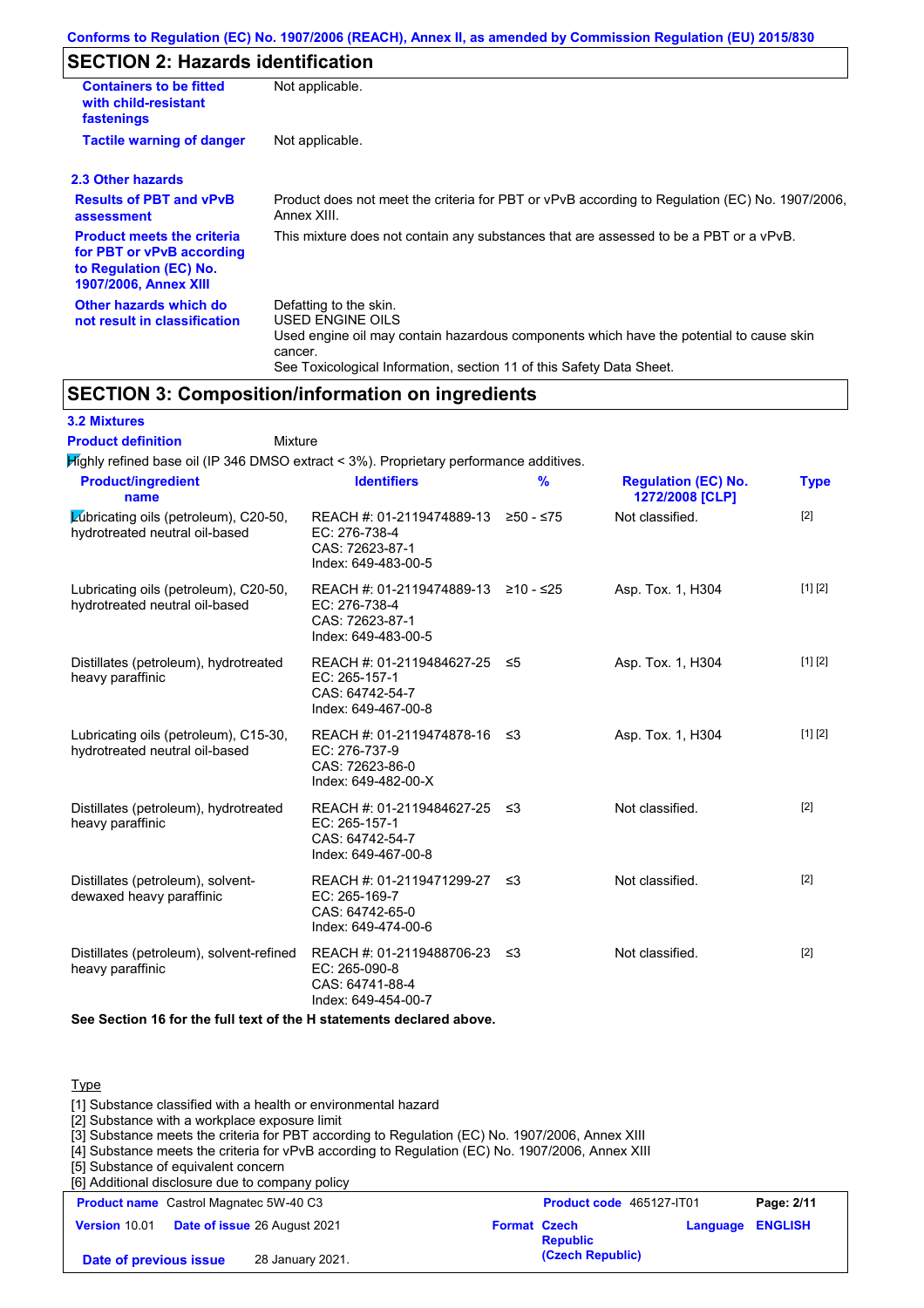# **SECTION 3: Composition/information on ingredients**

Occupational exposure limits, if available, are listed in Section 8.

### **SECTION 4: First aid measures**

| <b>4.1 Description of first aid measures</b> |                                                                                                                                                                                                                                         |
|----------------------------------------------|-----------------------------------------------------------------------------------------------------------------------------------------------------------------------------------------------------------------------------------------|
| Eye contact                                  | In case of contact, immediately flush eyes with plenty of water for at least 15 minutes. Eyelids<br>should be held away from the eyeball to ensure thorough rinsing. Check for and remove any<br>contact lenses. Get medical attention. |
| <b>Skin contact</b>                          | Wash skin thoroughly with soap and water or use recognised skin cleanser. Remove<br>contaminated clothing and shoes. Wash clothing before reuse. Clean shoes thoroughly before<br>reuse. Get medical attention if irritation develops.  |
| <b>Inhalation</b>                            | If inhaled, remove to fresh air. Get medical attention if symptoms occur.                                                                                                                                                               |
| <b>Ingestion</b>                             | Do not induce vomiting unless directed to do so by medical personnel. Get medical attention if<br>symptoms occur.                                                                                                                       |
| <b>Protection of first-aiders</b>            | No action shall be taken involving any personal risk or without suitable training.                                                                                                                                                      |

#### **4.2 Most important symptoms and effects, both acute and delayed**

See Section 11 for more detailed information on health effects and symptoms.

#### **Potential acute health effects**

| <b>Inhalation</b>   | Vapour inhalation under ambient conditions is not normally a problem due to low vapour<br>pressure.               |
|---------------------|-------------------------------------------------------------------------------------------------------------------|
| <b>Ingestion</b>    | No known significant effects or critical hazards.                                                                 |
| <b>Skin contact</b> | Defatting to the skin. May cause skin dryness and irritation.                                                     |
| Eye contact         | No known significant effects or critical hazards.                                                                 |
|                     | Delayed and immediate effects as well as chronic effects from short and long-term exposure                        |
| <b>Inhalation</b>   | Overexposure to the inhalation of airborne droplets or aerosols may cause irritation of the<br>respiratory tract. |
| <b>Ingestion</b>    | Ingestion of large quantities may cause nausea and diarrhoea.                                                     |
| <b>Skin contact</b> | Prolonged or repeated contact can defat the skin and lead to irritation and/or dermatitis.                        |
| Eye contact         | Potential risk of transient stinging or redness if accidental eye contact occurs.                                 |

#### **4.3 Indication of any immediate medical attention and special treatment needed**

**Notes to physician** Treatment should in general be symptomatic and directed to relieving any effects.

## **SECTION 5: Firefighting measures**

| 5.1 Extinguishing media                                                                                                                                                                                                                           |                                                                                                                                                                                                                                                                                                                                                                   |  |
|---------------------------------------------------------------------------------------------------------------------------------------------------------------------------------------------------------------------------------------------------|-------------------------------------------------------------------------------------------------------------------------------------------------------------------------------------------------------------------------------------------------------------------------------------------------------------------------------------------------------------------|--|
| <b>Suitable extinguishing</b><br>media                                                                                                                                                                                                            | In case of fire, use foam, dry chemical or carbon dioxide extinguisher or spray.                                                                                                                                                                                                                                                                                  |  |
| <b>Unsuitable extinguishing</b><br>media                                                                                                                                                                                                          | Do not use water jet. The use of a water jet may cause the fire to spread by splashing the<br>burning product.                                                                                                                                                                                                                                                    |  |
| 5.2 Special hazards arising from the substance or mixture                                                                                                                                                                                         |                                                                                                                                                                                                                                                                                                                                                                   |  |
| <b>Hazards from the</b><br>In a fire or if heated, a pressure increase will occur and the container may burst.<br>substance or mixture                                                                                                            |                                                                                                                                                                                                                                                                                                                                                                   |  |
| <b>Hazardous combustion</b><br>products                                                                                                                                                                                                           | Combustion products may include the following:<br>carbon oxides (CO, CO <sub>2</sub> ) (carbon monoxide, carbon dioxide)                                                                                                                                                                                                                                          |  |
| 5.3 Advice for firefighters                                                                                                                                                                                                                       |                                                                                                                                                                                                                                                                                                                                                                   |  |
| No action shall be taken involving any personal risk or without suitable training. Promptly<br><b>Special precautions for</b><br>isolate the scene by removing all persons from the vicinity of the incident if there is a fire.<br>fire-fighters |                                                                                                                                                                                                                                                                                                                                                                   |  |
| <b>Special protective</b><br>equipment for fire-fighters                                                                                                                                                                                          | Fire-fighters should wear appropriate protective equipment and self-contained breathing<br>apparatus (SCBA) with a full face-piece operated in positive pressure mode. Clothing for fire-<br>fighters (including helmets, protective boots and gloves) conforming to European standard EN<br>469 will provide a basic level of protection for chemical incidents. |  |

| <b>Product name</b> Castrol Magnatec 5W-40 C3 |                                     | Product code 465127-IT01 |                  | Page: 3/11              |  |
|-----------------------------------------------|-------------------------------------|--------------------------|------------------|-------------------------|--|
| Version 10.01                                 | <b>Date of issue 26 August 2021</b> | <b>Format Czech</b>      | <b>Republic</b>  | <b>Language ENGLISH</b> |  |
| Date of previous issue                        | 28 January 2021.                    |                          | (Czech Republic) |                         |  |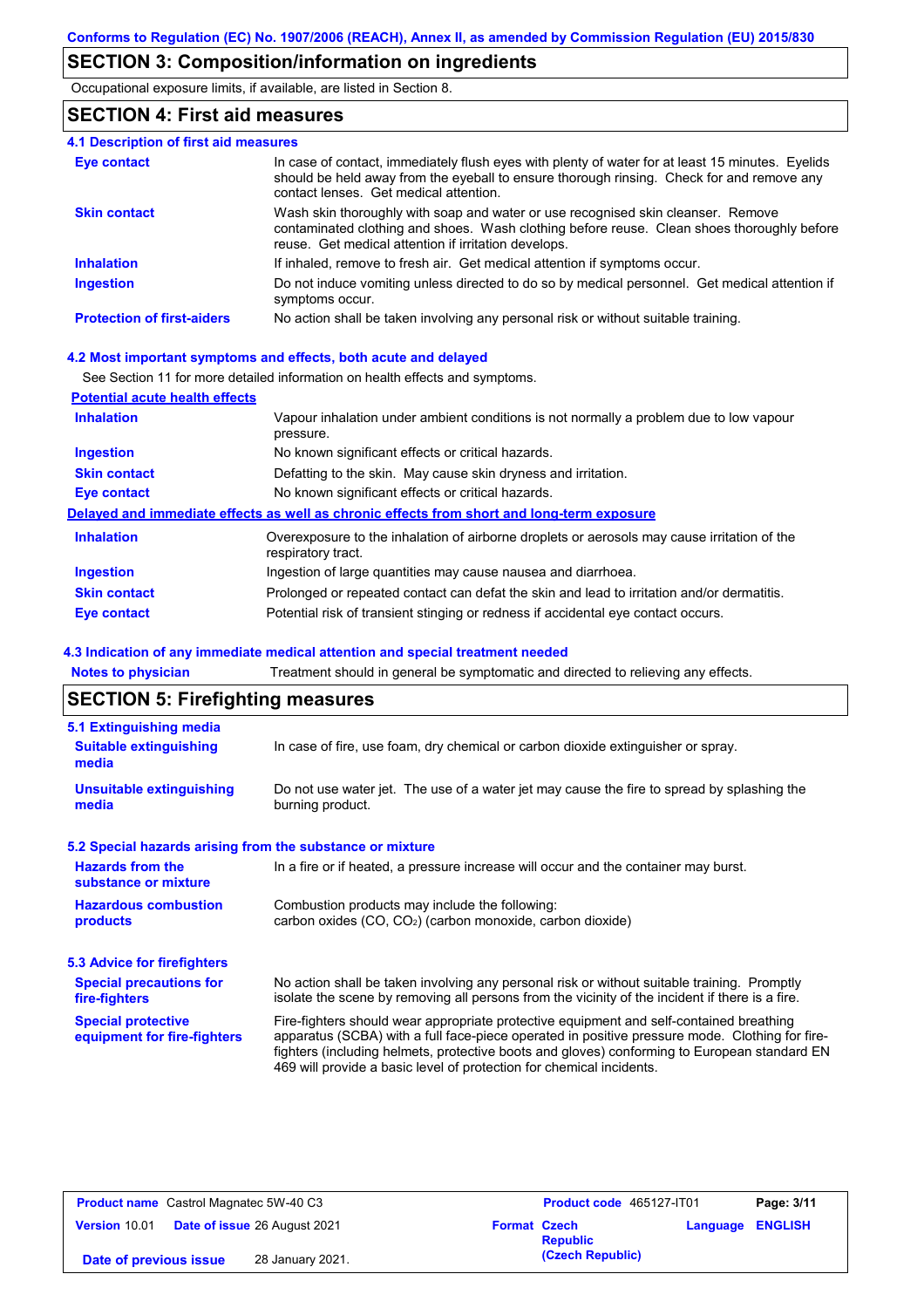# **SECTION 6: Accidental release measures**

|                                                          | 6.1 Personal precautions, protective equipment and emergency procedures                                                                                                                                                                                                                                                                                                                        |
|----------------------------------------------------------|------------------------------------------------------------------------------------------------------------------------------------------------------------------------------------------------------------------------------------------------------------------------------------------------------------------------------------------------------------------------------------------------|
| For non-emergency<br>personnel                           | No action shall be taken involving any personal risk or without suitable training. Evacuate<br>surrounding areas. Keep unnecessary and unprotected personnel from entering. Do not touch<br>or walk through spilt material. Floors may be slippery; use care to avoid falling. Put on<br>appropriate personal protective equipment.                                                            |
| For emergency responders                                 | If specialised clothing is required to deal with the spillage, take note of any information in<br>Section 8 on suitable and unsuitable materials. See also the information in "For non-<br>emergency personnel".                                                                                                                                                                               |
| <b>6.2 Environmental</b><br>precautions                  | Avoid dispersal of spilt material and runoff and contact with soil, waterways, drains and sewers.<br>Inform the relevant authorities if the product has caused environmental pollution (sewers,<br>waterways, soil or air).                                                                                                                                                                    |
| 6.3 Methods and material for containment and cleaning up |                                                                                                                                                                                                                                                                                                                                                                                                |
| <b>Small spill</b>                                       | Stop leak if without risk. Move containers from spill area. Absorb with an inert material and<br>place in an appropriate waste disposal container. Dispose of via a licensed waste disposal<br>contractor.                                                                                                                                                                                     |
| <b>Large spill</b>                                       | Stop leak if without risk. Move containers from spill area. Prevent entry into sewers, water<br>courses, basements or confined areas. Contain and collect spillage with non-combustible,<br>absorbent material e.g. sand, earth, vermiculite or diatomaceous earth and place in container<br>for disposal according to local regulations. Dispose of via a licensed waste disposal contractor. |
| 6.4 Reference to other<br><b>sections</b>                | See Section 1 for emergency contact information.<br>See Section 5 for firefighting measures.<br>See Section 8 for information on appropriate personal protective equipment.<br>See Section 12 for environmental precautions.<br>See Section 13 for additional waste treatment information.                                                                                                     |

# **SECTION 7: Handling and storage**

| 7.1 Precautions for safe handling                                                    |                                                                                                                                                                                                                                                                                                                                                                                                                                                                                          |
|--------------------------------------------------------------------------------------|------------------------------------------------------------------------------------------------------------------------------------------------------------------------------------------------------------------------------------------------------------------------------------------------------------------------------------------------------------------------------------------------------------------------------------------------------------------------------------------|
| <b>Protective measures</b>                                                           | Put on appropriate personal protective equipment.                                                                                                                                                                                                                                                                                                                                                                                                                                        |
| <b>Advice on general</b><br>occupational hygiene                                     | Eating, drinking and smoking should be prohibited in areas where this material is handled,<br>stored and processed. Wash thoroughly after handling. Remove contaminated clothing and<br>protective equipment before entering eating areas. See also Section 8 for additional<br>information on hygiene measures.                                                                                                                                                                         |
| <b>7.2 Conditions for safe</b><br>storage, including any<br><i>incompatibilities</i> | Store in accordance with local regulations. Store in a dry, cool and well-ventilated area, away<br>from incompatible materials (see Section 10). Keep away from heat and direct sunlight. Keep<br>container tightly closed and sealed until ready for use. Containers that have been opened must<br>be carefully resealed and kept upright to prevent leakage. Store and use only in equipment/<br>containers designed for use with this product. Do not store in unlabelled containers. |
| <b>Not suitable</b>                                                                  | Prolonged exposure to elevated temperature.                                                                                                                                                                                                                                                                                                                                                                                                                                              |
| 7.3 Specific end use(s)                                                              |                                                                                                                                                                                                                                                                                                                                                                                                                                                                                          |
| <b>Recommendations</b>                                                               | See section 1.2 and Exposure scenarios in annex, if applicable.                                                                                                                                                                                                                                                                                                                                                                                                                          |
|                                                                                      | <b>SECTION 8: Exposure controls/personal protection</b>                                                                                                                                                                                                                                                                                                                                                                                                                                  |
| <b>8.1 Control parameters</b>                                                        |                                                                                                                                                                                                                                                                                                                                                                                                                                                                                          |
| <b>Occupational exposure limits</b>                                                  |                                                                                                                                                                                                                                                                                                                                                                                                                                                                                          |

| <b>Product/ingredient name</b>                                          | <b>Exposure limit values</b>                                                                                                                                                                                                    |  |  |
|-------------------------------------------------------------------------|---------------------------------------------------------------------------------------------------------------------------------------------------------------------------------------------------------------------------------|--|--|
| Lubricating oils (petroleum), C20-50, hydrotreated<br>neutral oil-based | Government regulation of Czech Republic PEL/NPK-P (Czech<br>Republic).<br>TWA: 5 mg/m <sup>3</sup> 8 hours. Issued/Revised: 1/2003 Form: Aerosol<br>STEL: 10 mg/m <sup>3</sup> 15 minutes. Issued/Revised: 1/2003 Form: Aerosol |  |  |
| Lubricating oils (petroleum), C20-50, hydrotreated<br>neutral oil-based | Government regulation of Czech Republic PEL/NPK-P (Czech<br>Republic).<br>TWA: 5 mg/m <sup>3</sup> 8 hours. Issued/Revised: 1/2003 Form: Aerosol<br>STEL: 10 mg/m <sup>3</sup> 15 minutes. Issued/Revised: 1/2003 Form: Aerosol |  |  |
| Distillates (petroleum), hydrotreated heavy paraffinic                  | Government regulation of Czech Republic PEL/NPK-P (Czech<br>Republic).<br>TWA: 5 mg/m <sup>3</sup> 8 hours. Issued/Revised: 1/2003 Form: Aerosol<br>STEL: 10 mg/m <sup>3</sup> 15 minutes. Issued/Revised: 1/2003 Form: Aerosol |  |  |
| <b>Product name</b> Castrol Magnatec 5W-40 C3                           | Page: 4/11<br><b>Product code</b> 465127-IT01                                                                                                                                                                                   |  |  |
| <b>Version</b> 10.01<br><b>Date of issue 26 August 2021</b>             | <b>Format Czech</b><br><b>ENGLISH</b><br>Language<br><b>Republic</b>                                                                                                                                                            |  |  |
| Date of previous issue<br>28 January 2021.                              | (Czech Republic)                                                                                                                                                                                                                |  |  |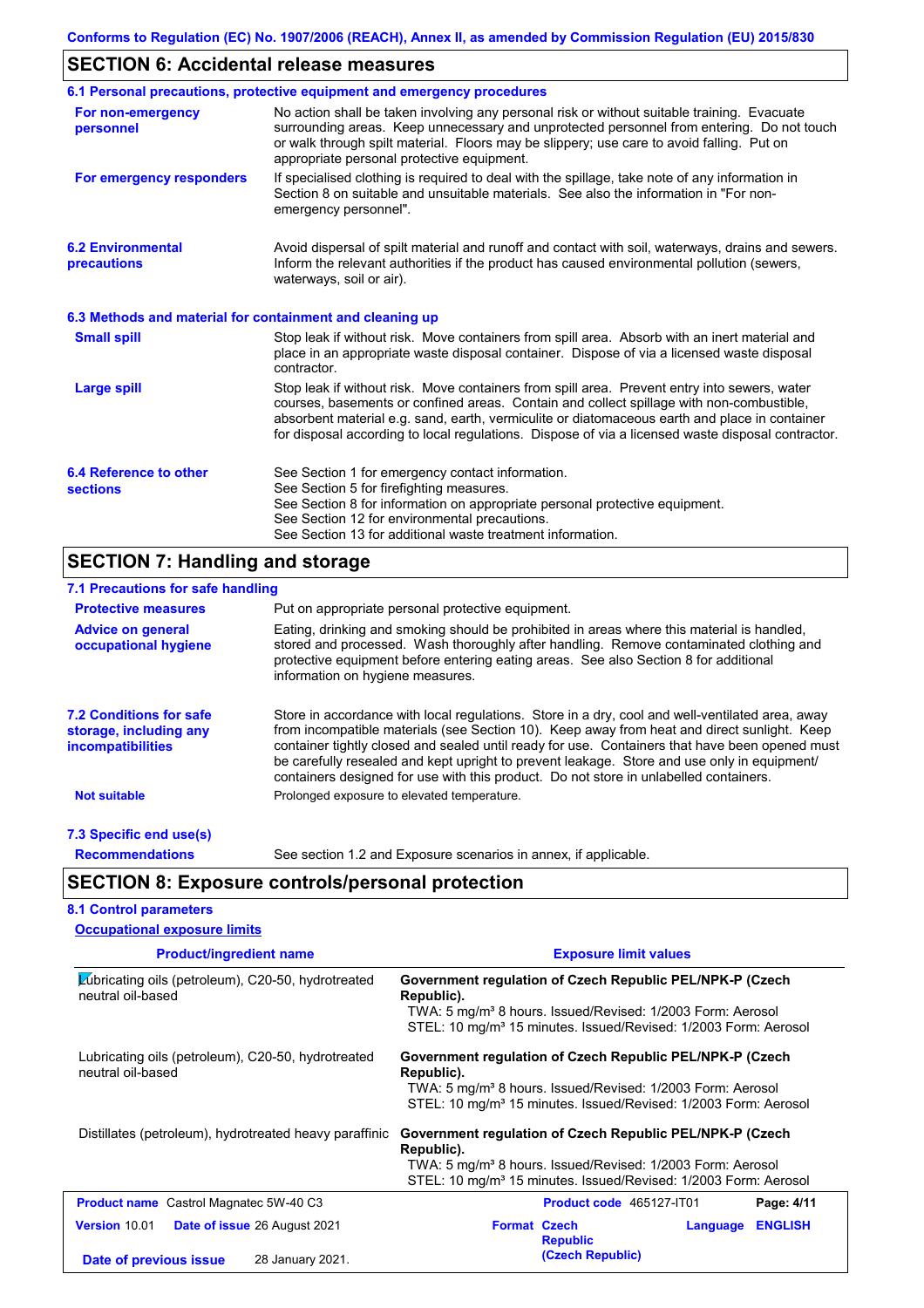# **SECTION 8: Exposure controls/personal protection**

| Lubricating oils (petroleum), C15-30, hydrotreated<br>neutral oil-based |                                   | Government regulation of Czech Republic PEL/NPK-P (Czech<br>Republic).<br>TWA: 5 mg/m <sup>3</sup> 8 hours. Issued/Revised: 1/2003 Form: Aerosol<br>STEL: 10 mg/m <sup>3</sup> 15 minutes. Issued/Revised: 1/2003 Form: Aerosol                                                                                                                                                                                                                                                                                                                                                                                                                                                                                                                                                                                                                                                                                                                                                                                            |
|-------------------------------------------------------------------------|-----------------------------------|----------------------------------------------------------------------------------------------------------------------------------------------------------------------------------------------------------------------------------------------------------------------------------------------------------------------------------------------------------------------------------------------------------------------------------------------------------------------------------------------------------------------------------------------------------------------------------------------------------------------------------------------------------------------------------------------------------------------------------------------------------------------------------------------------------------------------------------------------------------------------------------------------------------------------------------------------------------------------------------------------------------------------|
| Distillates (petroleum), hydrotreated heavy paraffinic                  |                                   | Government regulation of Czech Republic PEL/NPK-P (Czech<br>Republic).<br>TWA: 5 mg/m <sup>3</sup> 8 hours. Issued/Revised: 1/2003 Form: Aerosol<br>STEL: 10 mg/m <sup>3</sup> 15 minutes. Issued/Revised: 1/2003 Form: Aerosol                                                                                                                                                                                                                                                                                                                                                                                                                                                                                                                                                                                                                                                                                                                                                                                            |
| Distillates (petroleum), solvent-dewaxed heavy<br>paraffinic            |                                   | Government regulation of Czech Republic PEL/NPK-P (Czech<br>Republic).<br>TWA: 5 mg/m <sup>3</sup> 8 hours. Issued/Revised: 1/2003 Form: Aerosol<br>STEL: 10 mg/m <sup>3</sup> 15 minutes. Issued/Revised: 1/2003 Form: Aerosol                                                                                                                                                                                                                                                                                                                                                                                                                                                                                                                                                                                                                                                                                                                                                                                            |
| Distillates (petroleum), solvent-refined heavy<br>paraffinic            |                                   | Government regulation of Czech Republic PEL/NPK-P (Czech<br>Republic).<br>TWA: 5 mg/m <sup>3</sup> 8 hours. Issued/Revised: 1/2003 Form: Aerosol<br>STEL: 10 mg/m <sup>3</sup> 15 minutes. Issued/Revised: 1/2003 Form: Aerosol                                                                                                                                                                                                                                                                                                                                                                                                                                                                                                                                                                                                                                                                                                                                                                                            |
| guidance only.                                                          |                                   | Whilst specific OELs for certain components may be shown in this section, other components may be present in any mist,<br>vapour or dust produced. Therefore, the specific OELs may not be applicable to the product as a whole and are provided for                                                                                                                                                                                                                                                                                                                                                                                                                                                                                                                                                                                                                                                                                                                                                                       |
| <b>Recommended monitoring</b><br>procedures                             |                                   | If this product contains ingredients with exposure limits, personal, workplace atmosphere or<br>biological monitoring may be required to determine the effectiveness of the ventilation or other<br>control measures and/or the necessity to use respiratory protective equipment. Reference<br>should be made to monitoring standards, such as the following: European Standard EN 689<br>(Workplace atmospheres - Guidance for the assessment of exposure by inhalation to chemical<br>agents for comparison with limit values and measurement strategy) European Standard EN<br>14042 (Workplace atmospheres - Guide for the application and use of procedures for the<br>assessment of exposure to chemical and biological agents) European Standard EN 482<br>(Workplace atmospheres - General requirements for the performance of procedures for the<br>measurement of chemical agents) Reference to national guidance documents for methods for<br>the determination of hazardous substances will also be required. |
| <b>Derived No Effect Level</b><br>No DNELs/DMELs available.             |                                   |                                                                                                                                                                                                                                                                                                                                                                                                                                                                                                                                                                                                                                                                                                                                                                                                                                                                                                                                                                                                                            |
| <b>Predicted No Effect Concentration</b><br>No PNECs available          |                                   |                                                                                                                                                                                                                                                                                                                                                                                                                                                                                                                                                                                                                                                                                                                                                                                                                                                                                                                                                                                                                            |
| <b>8.2 Exposure controls</b>                                            |                                   |                                                                                                                                                                                                                                                                                                                                                                                                                                                                                                                                                                                                                                                                                                                                                                                                                                                                                                                                                                                                                            |
| <b>Appropriate engineering</b><br>controls                              |                                   | Provide exhaust ventilation or other engineering controls to keep the relevant airborne<br>concentrations below their respective occupational exposure limits.<br>All activities involving chemicals should be assessed for their risks to health, to ensure<br>exposures are adequately controlled. Personal protective equipment should only be considered<br>after other forms of control measures (e.g. engineering controls) have been suitably evaluated.<br>Personal protective equipment should conform to appropriate standards, be suitable for use, be<br>kept in good condition and properly maintained.<br>Your supplier of personal protective equipment should be consulted for advice on selection and<br>appropriate standards. For further information contact your national organisation for standards.<br>The final choice of protective equipment will depend upon a risk assessment. It is important to<br>ensure that all items of personal protective equipment are compatible.                    |
| <b>Individual protection measures</b>                                   |                                   |                                                                                                                                                                                                                                                                                                                                                                                                                                                                                                                                                                                                                                                                                                                                                                                                                                                                                                                                                                                                                            |
| <b>Hygiene measures</b>                                                 |                                   | Wash hands, forearms and face thoroughly after handling chemical products, before eating,<br>smoking and using the lavatory and at the end of the working period. Ensure that eyewash<br>stations and safety showers are close to the workstation location.                                                                                                                                                                                                                                                                                                                                                                                                                                                                                                                                                                                                                                                                                                                                                                |
| <b>Respiratory protection</b>                                           | of the working conditions.        | In case of insufficient ventilation, wear suitable respiratory equipment.<br>The correct choice of respiratory protection depends upon the chemicals being handled, the<br>conditions of work and use, and the condition of the respiratory equipment. Safety procedures<br>should be developed for each intended application. Respiratory protection equipment should<br>therefore be chosen in consultation with the supplier/manufacturer and with a full assessment                                                                                                                                                                                                                                                                                                                                                                                                                                                                                                                                                    |
| <b>Eye/face protection</b><br><b>Skin protection</b>                    | Safety glasses with side shields. |                                                                                                                                                                                                                                                                                                                                                                                                                                                                                                                                                                                                                                                                                                                                                                                                                                                                                                                                                                                                                            |

| <b>Product name</b> Castrol Magnatec 5W-40 C3 |                                     | Product code 465127-IT01 |                  | Page: 5/11              |  |
|-----------------------------------------------|-------------------------------------|--------------------------|------------------|-------------------------|--|
| Version 10.01                                 | <b>Date of issue 26 August 2021</b> | <b>Format Czech</b>      | <b>Republic</b>  | <b>Language ENGLISH</b> |  |
| Date of previous issue                        | 28 January 2021.                    |                          | (Czech Republic) |                         |  |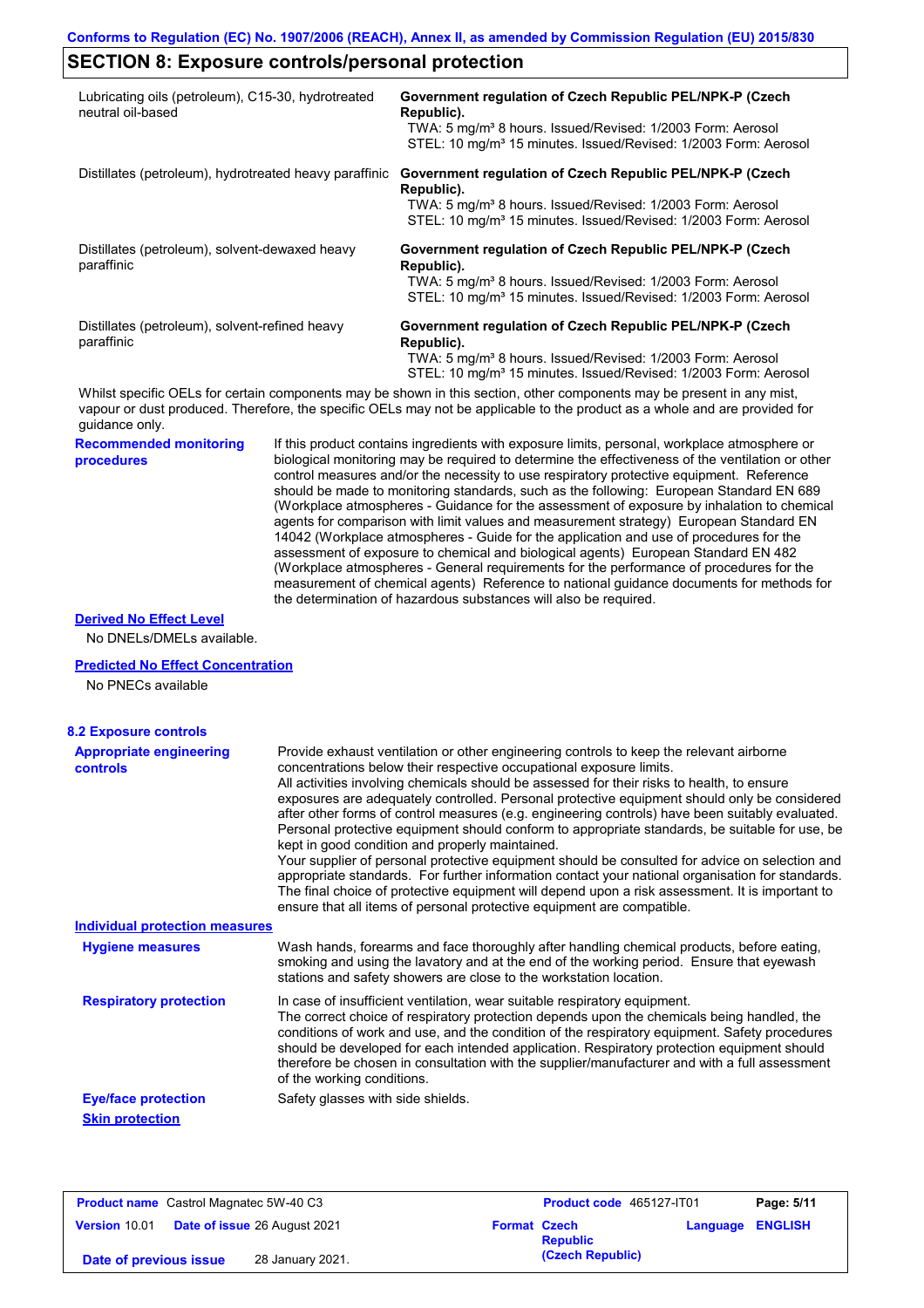#### **SECTION 8: Exposure controls/personal protection**

**Hand protection** 

|  | <b>General Information:</b> |
|--|-----------------------------|
|--|-----------------------------|

Because specific work environments and material handling practices vary, safety procedures should be developed for each intended application. The correct choice of protective gloves depends upon the chemicals being handled, and the conditions of work and use. Most gloves provide protection for only a limited time before they must be discarded and replaced (even the best chemically resistant gloves will break down after repeated chemical exposures).

Gloves should be chosen in consultation with the supplier / manufacturer and taking account of a full assessment of the working conditions.

Recommended: Nitrile gloves. **Breakthrough time:**

Breakthrough time data are generated by glove manufacturers under laboratory test conditions and represent how long a glove can be expected to provide effective permeation resistance. It is important when following breakthrough time recommendations that actual workplace conditions are taken into account. Always consult with your glove supplier for up-to-date technical information on breakthrough times for the recommended glove type. Our recommendations on the selection of gloves are as follows:

Continuous contact:

Gloves with a minimum breakthrough time of 240 minutes, or >480 minutes if suitable gloves can be obtained.

If suitable gloves are not available to offer that level of protection, gloves with shorter breakthrough times may be acceptable as long as appropriate glove maintenance and replacement regimes are determined and adhered to.

Short-term / splash protection:

Recommended breakthrough times as above.

It is recognised that for short-term, transient exposures, gloves with shorter breakthrough times may commonly be used. Therefore, appropriate maintenance and replacement regimes must be determined and rigorously followed.

#### **Glove Thickness:**

For general applications, we recommend gloves with a thickness typically greater than 0.35 mm.

It should be emphasised that glove thickness is not necessarily a good predictor of glove resistance to a specific chemical, as the permeation efficiency of the glove will be dependent on the exact composition of the glove material. Therefore, glove selection should also be based on consideration of the task requirements and knowledge of breakthrough times. Glove thickness may also vary depending on the glove manufacturer, the glove type and the glove model. Therefore, the manufacturers' technical data should always be taken into account to ensure selection of the most appropriate glove for the task.

Note: Depending on the activity being conducted, gloves of varying thickness may be required for specific tasks. For example:

 • Thinner gloves (down to 0.1 mm or less) may be required where a high degree of manual dexterity is needed. However, these gloves are only likely to give short duration protection and would normally be just for single use applications, then disposed of.

 • Thicker gloves (up to 3 mm or more) may be required where there is a mechanical (as well as a chemical) risk i.e. where there is abrasion or puncture potential.

**Skin and body**

Use of protective clothing is good industrial practice.

Personal protective equipment for the body should be selected based on the task being performed and the risks involved and should be approved by a specialist before handling this product.

Cotton or polyester/cotton overalls will only provide protection against light superficial contamination that will not soak through to the skin. Overalls should be laundered on a regular basis. When the risk of skin exposure is high (e.g. when cleaning up spillages or if there is a risk of splashing) then chemical resistant aprons and/or impervious chemical suits and boots will be required.

| <b>Product name</b> Castrol Magnatec 5W-40 C3 |  | <b>Product code</b> 465127-IT01     |                     | Page: 6/11      |                         |  |
|-----------------------------------------------|--|-------------------------------------|---------------------|-----------------|-------------------------|--|
| Version 10.01                                 |  | <b>Date of issue 26 August 2021</b> | <b>Format Czech</b> | <b>Republic</b> | <b>Language ENGLISH</b> |  |
| 28 January 2021.<br>Date of previous issue    |  |                                     | (Czech Republic)    |                 |                         |  |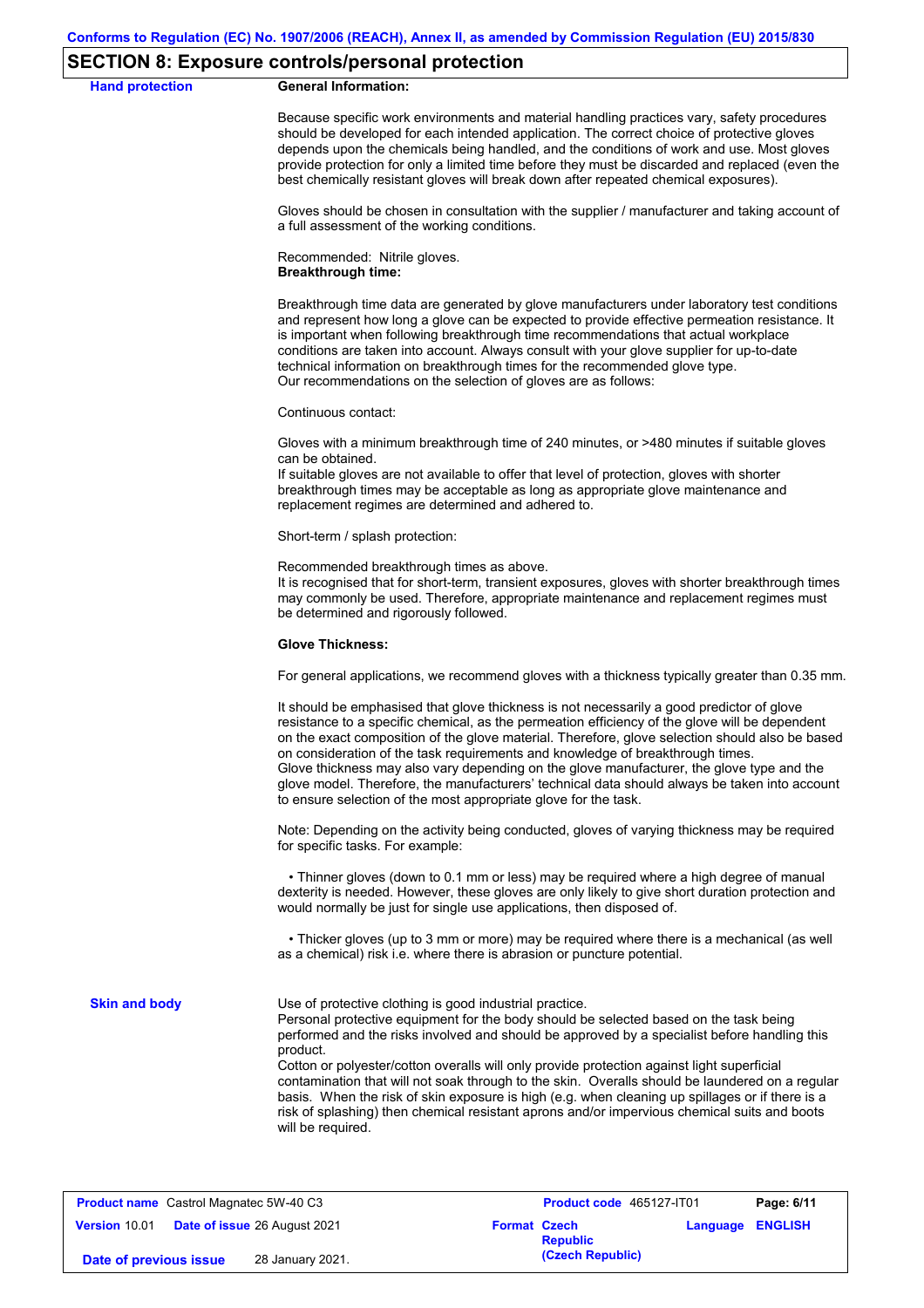# **SECTION 8: Exposure controls/personal protection**

| <b>Refer to standards:</b>                | Respiratory protection: EN 529<br>Gloves: EN 420, EN 374<br>Eye protection: EN 166<br>Filtering half-mask: EN 149<br>Filtering half-mask with valve: EN 405<br>Half-mask: EN 140 plus filter<br>Full-face mask: EN 136 plus filter<br>Particulate filters: EN 143<br>Gas/combined filters: EN 14387                           |
|-------------------------------------------|-------------------------------------------------------------------------------------------------------------------------------------------------------------------------------------------------------------------------------------------------------------------------------------------------------------------------------|
| <b>Environmental exposure</b><br>controls | Emissions from ventilation or work process equipment should be checked to ensure they<br>comply with the requirements of environmental protection legislation. In some cases, fume<br>scrubbers, filters or engineering modifications to the process equipment will be necessary to<br>reduce emissions to acceptable levels. |

# **SECTION 9: Physical and chemical properties**

|  | 9.1 Information on basic physical and chemical properties |  |  |  |  |  |
|--|-----------------------------------------------------------|--|--|--|--|--|
|--|-----------------------------------------------------------|--|--|--|--|--|

| <b>Appearance</b>                                      |                                                                                                                                        |
|--------------------------------------------------------|----------------------------------------------------------------------------------------------------------------------------------------|
| <b>Physical state</b>                                  | Liquid.                                                                                                                                |
| <b>Colour</b>                                          | Amber.                                                                                                                                 |
| <b>Odour</b>                                           | Not available.                                                                                                                         |
| <b>Odour threshold</b>                                 | Not available.                                                                                                                         |
| pH                                                     | Not applicable.                                                                                                                        |
| <b>Melting point/freezing point</b>                    | Not available.                                                                                                                         |
| Initial boiling point and boiling<br>range             | Not available.                                                                                                                         |
| <b>Pour point</b>                                      | -44 $^{\circ}$ C                                                                                                                       |
| <b>Flash point</b>                                     | Closed cup: 205°C (401°F) [Pensky-Martens.]<br>Open cup: 230°C (446°F) [Cleveland.]                                                    |
| <b>Evaporation rate</b>                                | Not available.                                                                                                                         |
| <b>Flammability (solid, gas)</b>                       | Not available.                                                                                                                         |
| <b>Upper/lower flammability or</b><br>explosive limits | Not available.                                                                                                                         |
| <b>Vapour pressure</b>                                 | Not available.                                                                                                                         |
| <b>Vapour density</b>                                  | Not available.                                                                                                                         |
| <b>Relative density</b>                                | Not available.                                                                                                                         |
| <b>Density</b>                                         | <1000 kg/m <sup>3</sup> (<1 g/cm <sup>3</sup> ) at 20°C                                                                                |
| <b>Solubility(ies)</b>                                 | insoluble in water.                                                                                                                    |
| <b>Partition coefficient: n-octanol/</b><br>water      | Not available.                                                                                                                         |
| <b>Auto-ignition temperature</b>                       | Not available.                                                                                                                         |
| <b>Decomposition temperature</b>                       | Not available.                                                                                                                         |
| <b>Viscosity</b>                                       | Kinematic: 83 mm <sup>2</sup> /s (83 cSt) at $40^{\circ}$ C<br>Kinematic: 13.5 to 16.2 mm <sup>2</sup> /s (13.5 to 16.2 cSt) at 100 °C |
| <b>Explosive properties</b>                            | Not available.                                                                                                                         |
| <b>Oxidising properties</b>                            | Not available.                                                                                                                         |

#### **9.2 Other information**

No additional information.

# **SECTION 10: Stability and reactivity**

| <b>10.1 Reactivity</b>                            | No specific test data available for this product. Refer to Conditions to avoid and Incompatible<br>materials for additional information.                                |                     |                                 |          |                |
|---------------------------------------------------|-------------------------------------------------------------------------------------------------------------------------------------------------------------------------|---------------------|---------------------------------|----------|----------------|
| <b>10.2 Chemical stability</b>                    | The product is stable.                                                                                                                                                  |                     |                                 |          |                |
| <b>10.3 Possibility of</b><br>hazardous reactions | Under normal conditions of storage and use, hazardous reactions will not occur.<br>Under normal conditions of storage and use, hazardous polymerisation will not occur. |                     |                                 |          |                |
| <b>10.4 Conditions to avoid</b>                   | Avoid all possible sources of ignition (spark or flame).                                                                                                                |                     |                                 |          |                |
| <b>Product name</b> Castrol Magnatec 5W-40 C3     |                                                                                                                                                                         |                     | <b>Product code</b> 465127-IT01 |          | Page: 7/11     |
| <b>Version 10.01</b>                              | <b>Date of issue 26 August 2021</b>                                                                                                                                     | <b>Format Czech</b> | <b>Republic</b>                 | Language | <b>ENGLISH</b> |
| Date of previous issue                            | 28 January 2021.                                                                                                                                                        |                     | (Czech Republic)                |          |                |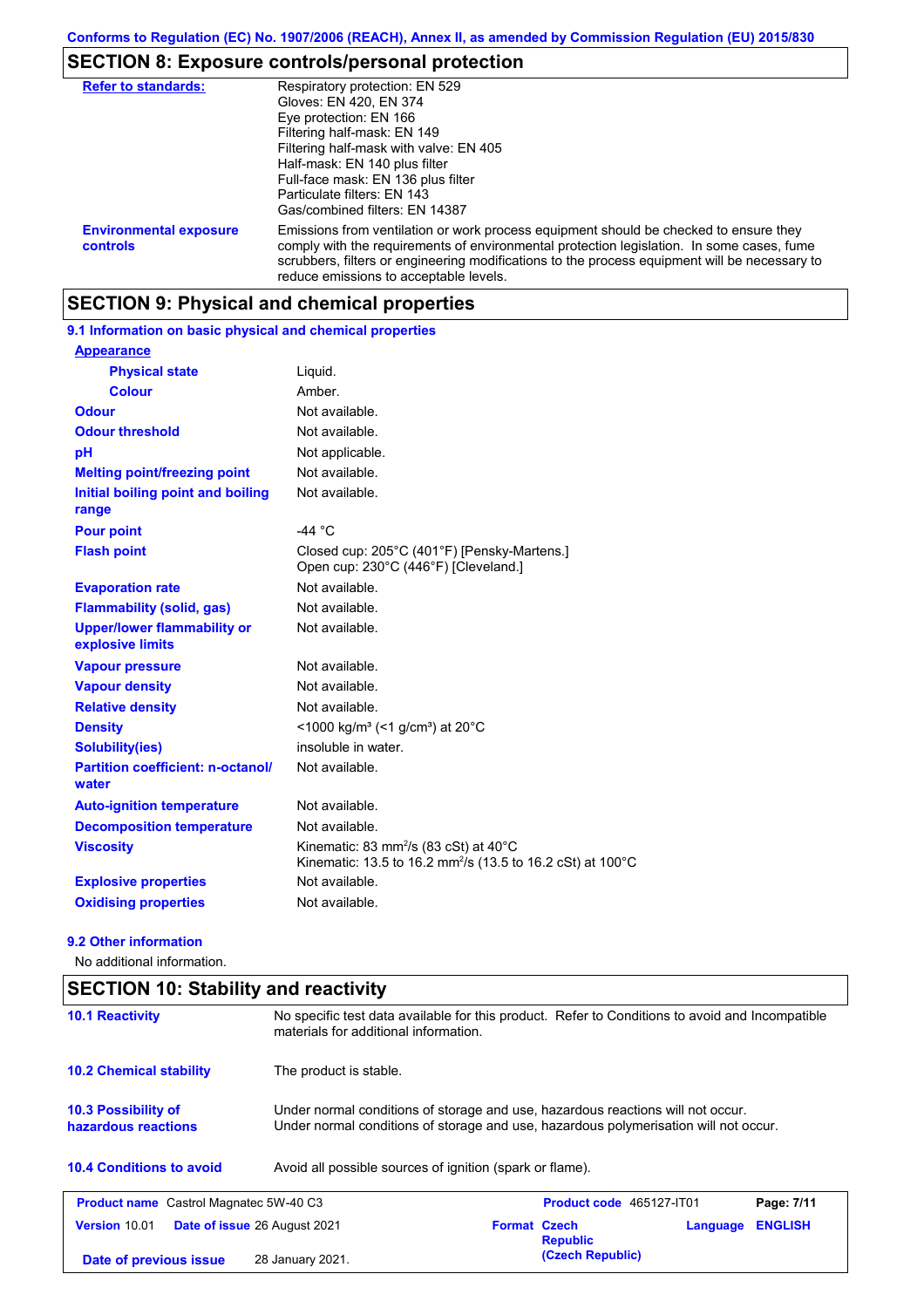|                                                    | Conforms to Regulation (EC) No. 1907/2006 (REACH), Annex II, as amended by Commission Regulation (EU) 2015/830                                                                                                                                                                                                                                                                                           |
|----------------------------------------------------|----------------------------------------------------------------------------------------------------------------------------------------------------------------------------------------------------------------------------------------------------------------------------------------------------------------------------------------------------------------------------------------------------------|
| <b>SECTION 10: Stability and reactivity</b>        |                                                                                                                                                                                                                                                                                                                                                                                                          |
| 10.5 Incompatible materials                        | Reactive or incompatible with the following materials: oxidising materials.                                                                                                                                                                                                                                                                                                                              |
| <b>10.6 Hazardous</b><br>decomposition products    | Under normal conditions of storage and use, hazardous decomposition products should not be<br>produced.                                                                                                                                                                                                                                                                                                  |
| <b>SECTION 11: Toxicological information</b>       |                                                                                                                                                                                                                                                                                                                                                                                                          |
| 11.1 Information on toxicological effects          |                                                                                                                                                                                                                                                                                                                                                                                                          |
| <b>Acute toxicity estimates</b><br>Not available.  |                                                                                                                                                                                                                                                                                                                                                                                                          |
| <b>Information on likely</b><br>routes of exposure | Routes of entry anticipated: Dermal, Inhalation.                                                                                                                                                                                                                                                                                                                                                         |
| <b>Potential acute health effects</b>              |                                                                                                                                                                                                                                                                                                                                                                                                          |
| <b>Inhalation</b>                                  | Vapour inhalation under ambient conditions is not normally a problem due to low vapour<br>pressure.                                                                                                                                                                                                                                                                                                      |
| <b>Ingestion</b>                                   | No known significant effects or critical hazards.                                                                                                                                                                                                                                                                                                                                                        |
| <b>Skin contact</b>                                | Defatting to the skin. May cause skin dryness and irritation.                                                                                                                                                                                                                                                                                                                                            |
| <b>Eye contact</b>                                 | No known significant effects or critical hazards.                                                                                                                                                                                                                                                                                                                                                        |
|                                                    | Symptoms related to the physical, chemical and toxicological characteristics                                                                                                                                                                                                                                                                                                                             |
| <b>Inhalation</b>                                  | No specific data.                                                                                                                                                                                                                                                                                                                                                                                        |
| <b>Ingestion</b>                                   | No specific data.                                                                                                                                                                                                                                                                                                                                                                                        |
| <b>Skin contact</b>                                | Adverse symptoms may include the following:<br>irritation<br>dryness<br>cracking                                                                                                                                                                                                                                                                                                                         |
| <b>Eye contact</b>                                 | No specific data.                                                                                                                                                                                                                                                                                                                                                                                        |
|                                                    | Delayed and immediate effects as well as chronic effects from short and long-term exposure                                                                                                                                                                                                                                                                                                               |
| <b>Inhalation</b>                                  | Overexposure to the inhalation of airborne droplets or aerosols may cause irritation of the<br>respiratory tract.                                                                                                                                                                                                                                                                                        |
| <b>Ingestion</b>                                   | Ingestion of large quantities may cause nausea and diarrhoea.                                                                                                                                                                                                                                                                                                                                            |
| <b>Skin contact</b>                                | Prolonged or repeated contact can defat the skin and lead to irritation and/or dermatitis.                                                                                                                                                                                                                                                                                                               |
| <b>Eye contact</b>                                 | Potential risk of transient stinging or redness if accidental eye contact occurs.                                                                                                                                                                                                                                                                                                                        |
| <b>Potential chronic health effects</b>            |                                                                                                                                                                                                                                                                                                                                                                                                          |
| General                                            | USED ENGINE OILS<br>Combustion products resulting from the operation of internal combustion engines contaminate<br>engine oils during use. Used engine oil may contain hazardous components which have the<br>potential to cause skin cancer. Frequent or prolonged contact with all types and makes of used<br>engine oil must therefore be avoided and a high standard of personal hygiene maintained. |
| <b>Carcinogenicity</b>                             | No known significant effects or critical hazards.                                                                                                                                                                                                                                                                                                                                                        |
| <b>Mutagenicity</b>                                | No known significant effects or critical hazards.                                                                                                                                                                                                                                                                                                                                                        |
| <b>Developmental effects</b>                       | No known significant effects or critical hazards.                                                                                                                                                                                                                                                                                                                                                        |
| <b>Fertility effects</b>                           | No known significant effects or critical hazards.                                                                                                                                                                                                                                                                                                                                                        |

## **SECTION 12: Ecological information**

**12.1 Toxicity Environmental hazards** Not classified as dangerous

## **12.2 Persistence and degradability**

Expected to be biodegradable.

#### **12.3 Bioaccumulative potential**

This product is not expected to bioaccumulate through food chains in the environment.

### **Mobility** Spillages may penetrate the soil causing ground water contamination. **12.4 Mobility in soil Soil/water partition coefficient (KOC)** Not available.

| <b>Product name</b> Castrol Magnatec 5W-40 C3 |                                     | Product code 465127-IT01 |                  | Page: 8/11              |  |
|-----------------------------------------------|-------------------------------------|--------------------------|------------------|-------------------------|--|
| Version 10.01                                 | <b>Date of issue 26 August 2021</b> | <b>Format Czech</b>      | <b>Republic</b>  | <b>Language ENGLISH</b> |  |
| Date of previous issue                        | 28 January 2021.                    |                          | (Czech Republic) |                         |  |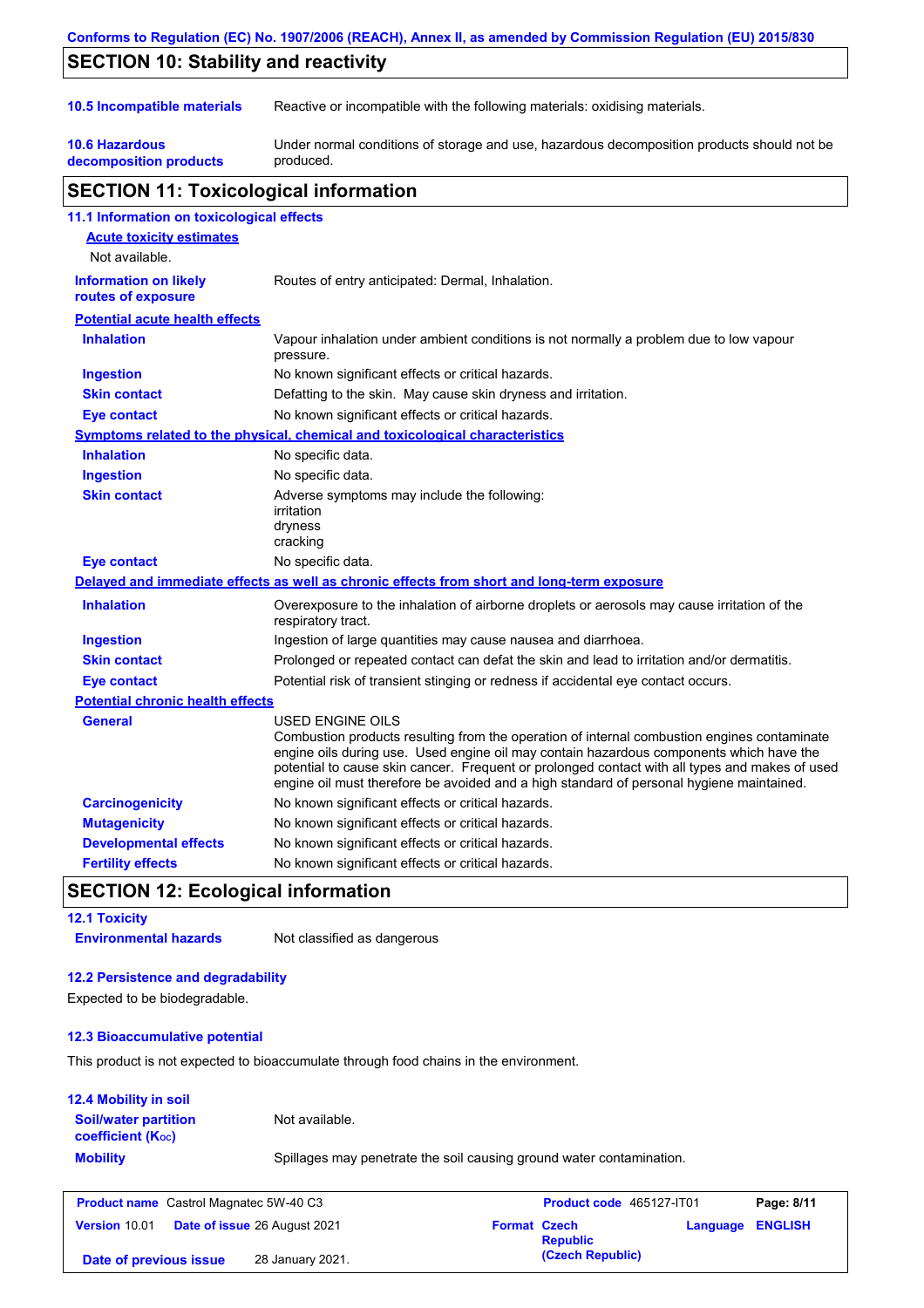| Conforms to Regulation (EC) No. 1907/2006 (REACH), Annex II, as amended by Commission Regulation (EU) 2015/830 |  |
|----------------------------------------------------------------------------------------------------------------|--|
|----------------------------------------------------------------------------------------------------------------|--|

## **SECTION 12: Ecological information**

**12.5 Results of PBT and vPvB assessment**

Product does not meet the criteria for PBT or vPvB according to Regulation (EC) No. 1907/2006, Annex XIII.

#### **12.6 Other adverse effects**

**Other ecological information**

Spills may form a film on water surfaces causing physical damage to organisms. Oxygen transfer could also be impaired.

### **SECTION 13: Disposal considerations**

#### **European waste catalogue (EWC) Hazardous waste** Yes. Where possible, arrange for product to be recycled. Dispose of via an authorised person/ licensed waste disposal contractor in accordance with local regulations. **Methods of disposal 13.1 Waste treatment methods Product Waste code Waste designation** 13 02 08\* other engine, gear and lubricating oils

However, deviation from the intended use and/or the presence of any potential contaminants may require an alternative waste disposal code to be assigned by the end user.

#### **Packaging**

| <b>Methods of disposal</b> | Where possible, arrange for product to be recycled. Dispose of via an authorised person/<br>licensed waste disposal contractor in accordance with local regulations.                                                                    |
|----------------------------|-----------------------------------------------------------------------------------------------------------------------------------------------------------------------------------------------------------------------------------------|
| <b>Special precautions</b> | This material and its container must be disposed of in a safe way. Empty containers or liners<br>may retain some product residues. Avoid dispersal of spilt material and runoff and contact with<br>soil, waterways, drains and sewers. |
| <b>References</b>          | Commission 2014/955/EU<br>Directive 2008/98/EC                                                                                                                                                                                          |

## **SECTION 14: Transport information**

|                                           | <b>ADR/RID</b> | <b>ADN</b>     | <b>IMDG</b>    | <b>IATA</b>    |
|-------------------------------------------|----------------|----------------|----------------|----------------|
| 14.1 UN number                            | Not regulated. | Not regulated. | Not regulated. | Not regulated. |
| 14.2 UN proper<br>shipping name           |                |                | -              |                |
| <b>14.3 Transport</b><br>hazard class(es) |                |                | -              |                |
| 14.4 Packing<br>group                     |                |                |                |                |
| 14.5<br><b>Environmental</b><br>hazards   | No.            | No.            | No.            | No.            |
| <b>Additional</b><br><b>information</b>   |                |                |                |                |

**14.6 Special precautions for user** Not available.

**14.7 Transport in bulk according to IMO instruments**

Not available.

**Product name** Castrol Magnatec 5W-40 C3 **Product code** 465127-IT01 **Page: 9/11 Version** 10.01 **Date of issue** 26 August 2021 **Format Czech Republic Language ENGLISH (Czech Republic) Date of previous issue** 28 January 2021.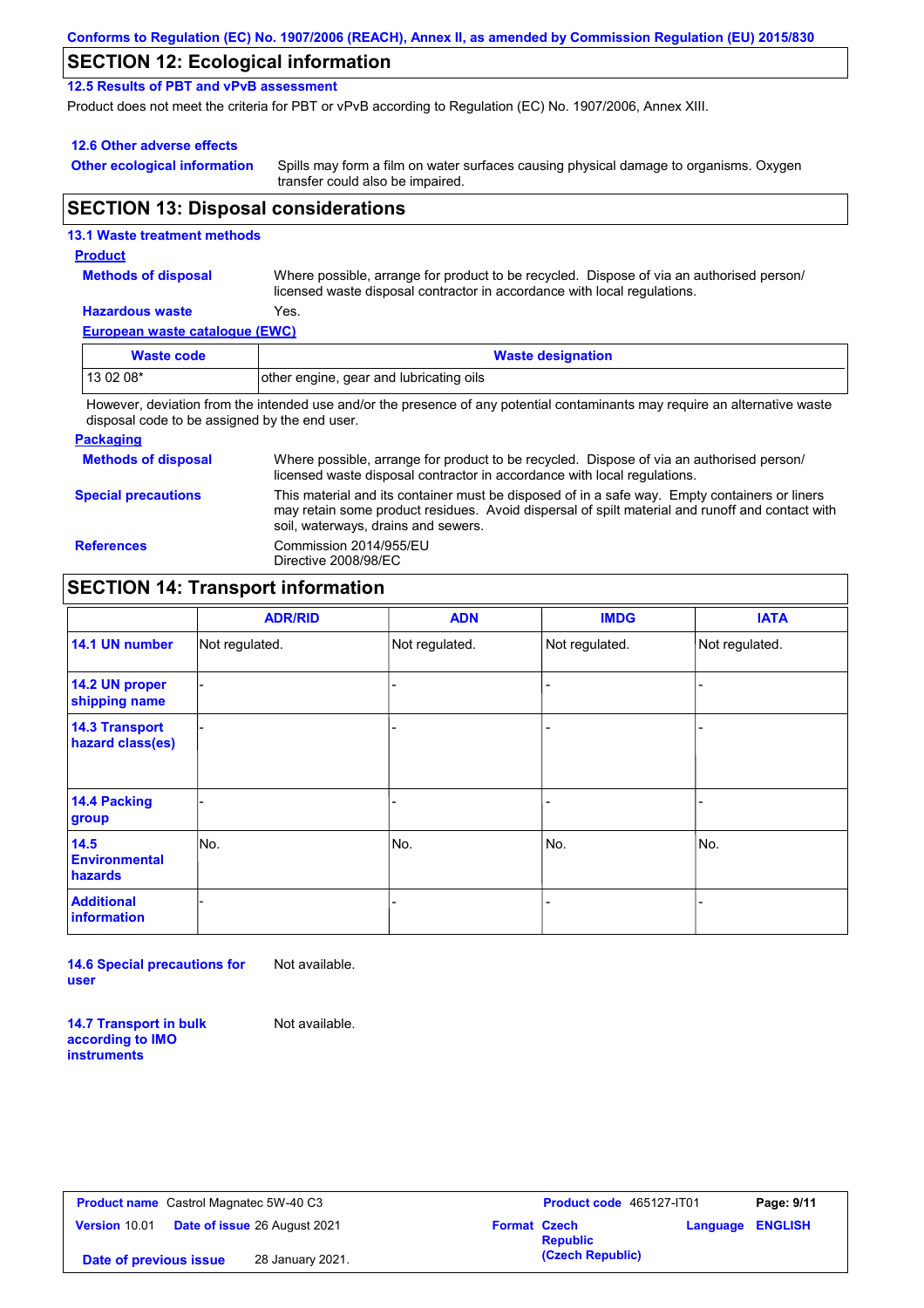# **SECTION 15: Regulatory information**

|                                                                                                                                                          | 15.1 Safety, health and environmental regulations/legislation specific for the substance or mixture                            |
|----------------------------------------------------------------------------------------------------------------------------------------------------------|--------------------------------------------------------------------------------------------------------------------------------|
| EU Regulation (EC) No. 1907/2006 (REACH)                                                                                                                 |                                                                                                                                |
| <b>Annex XIV - List of substances subject to authorisation</b>                                                                                           |                                                                                                                                |
| <b>Annex XIV</b>                                                                                                                                         |                                                                                                                                |
| None of the components are listed.                                                                                                                       |                                                                                                                                |
| <b>Substances of very high concern</b>                                                                                                                   |                                                                                                                                |
| None of the components are listed.                                                                                                                       |                                                                                                                                |
| EU Regulation (EC) No. 1907/2006 (REACH)                                                                                                                 |                                                                                                                                |
| <b>Annex XVII - Restrictions</b><br>on the manufacture,<br>placing on the market<br>and use of certain<br>dangerous substances,<br>mixtures and articles | Not applicable.                                                                                                                |
| <b>Other regulations</b>                                                                                                                                 |                                                                                                                                |
| <b>REACH Status</b>                                                                                                                                      | The company, as identified in Section 1, sells this product in the EU in compliance with the<br>current requirements of REACH. |
| <b>United States inventory</b><br>(TSCA 8b)                                                                                                              | At least one component is not listed.                                                                                          |
| <b>Australia inventory (AICS)</b>                                                                                                                        | At least one component is not listed.                                                                                          |
| <b>Canada inventory</b>                                                                                                                                  | At least one component is not listed.                                                                                          |
| <b>China inventory (IECSC)</b>                                                                                                                           | At least one component is not listed.                                                                                          |
| <b>Japan inventory (ENCS)</b>                                                                                                                            | At least one component is not listed.                                                                                          |
| <b>Korea inventory (KECI)</b>                                                                                                                            | All components are listed or exempted.                                                                                         |
| <b>Philippines inventory</b><br>(PICCS)                                                                                                                  | At least one component is not listed.                                                                                          |
| <b>Taiwan Chemical</b><br><b>Substances Inventory</b><br>(TCSI)                                                                                          | At least one component is not listed.                                                                                          |
| Ozone depleting substances (1005/2009/EU)                                                                                                                |                                                                                                                                |
| Not listed.                                                                                                                                              |                                                                                                                                |
| Prior Informed Consent (PIC) (649/2012/EU)<br>Not listed.                                                                                                |                                                                                                                                |
|                                                                                                                                                          |                                                                                                                                |
| <b>EU - Water framework directive - Priority substances</b>                                                                                              |                                                                                                                                |
| None of the components are listed.                                                                                                                       |                                                                                                                                |
| <b>Seveso Directive</b>                                                                                                                                  |                                                                                                                                |
| This product is not controlled under the Seveso Directive.                                                                                               |                                                                                                                                |

| <b>15.2 Chemical safety</b> | A Chemical Safety Assessment has been carried out for one or more of the substances within  |
|-----------------------------|---------------------------------------------------------------------------------------------|
| assessment                  | this mixture. A Chemical Safety Assessment has not been carried out for the mixture itself. |

# **SECTION 16: Other information**

| <b>Abbreviations and acronyms</b>                    | ADN = European Provisions concerning the International Carriage of Dangerous Goods by<br>Inland Waterway<br>ADR = The European Agreement concerning the International Carriage of Dangerous Goods by<br>Road<br>$ATE = Acute Toxicity Estimate$<br>BCF = Bioconcentration Factor<br>CAS = Chemical Abstracts Service<br>CLP = Classification, Labelling and Packaging Regulation [Regulation (EC) No. 1272/2008]<br>CSA = Chemical Safety Assessment<br>CSR = Chemical Safety Report<br>DMEL = Derived Minimal Effect Level<br>DNEL = Derived No Effect Level<br>EINECS = European Inventory of Existing Commercial chemical Substances<br>ES = Exposure Scenario<br>EUH statement = CLP-specific Hazard statement<br>EWC = European Waste Catalogue<br>GHS = Globally Harmonized System of Classification and Labelling of Chemicals |                     |                          |          |                |
|------------------------------------------------------|---------------------------------------------------------------------------------------------------------------------------------------------------------------------------------------------------------------------------------------------------------------------------------------------------------------------------------------------------------------------------------------------------------------------------------------------------------------------------------------------------------------------------------------------------------------------------------------------------------------------------------------------------------------------------------------------------------------------------------------------------------------------------------------------------------------------------------------|---------------------|--------------------------|----------|----------------|
| <b>Product name</b> Castrol Magnatec 5W-40 C3        |                                                                                                                                                                                                                                                                                                                                                                                                                                                                                                                                                                                                                                                                                                                                                                                                                                       |                     | Product code 465127-IT01 |          | Page: 10/11    |
| Version 10.01<br><b>Date of issue 26 August 2021</b> |                                                                                                                                                                                                                                                                                                                                                                                                                                                                                                                                                                                                                                                                                                                                                                                                                                       | <b>Format Czech</b> | <b>Republic</b>          | Language | <b>ENGLISH</b> |
| Date of previous issue                               | 28 January 2021.                                                                                                                                                                                                                                                                                                                                                                                                                                                                                                                                                                                                                                                                                                                                                                                                                      |                     | (Czech Republic)         |          |                |